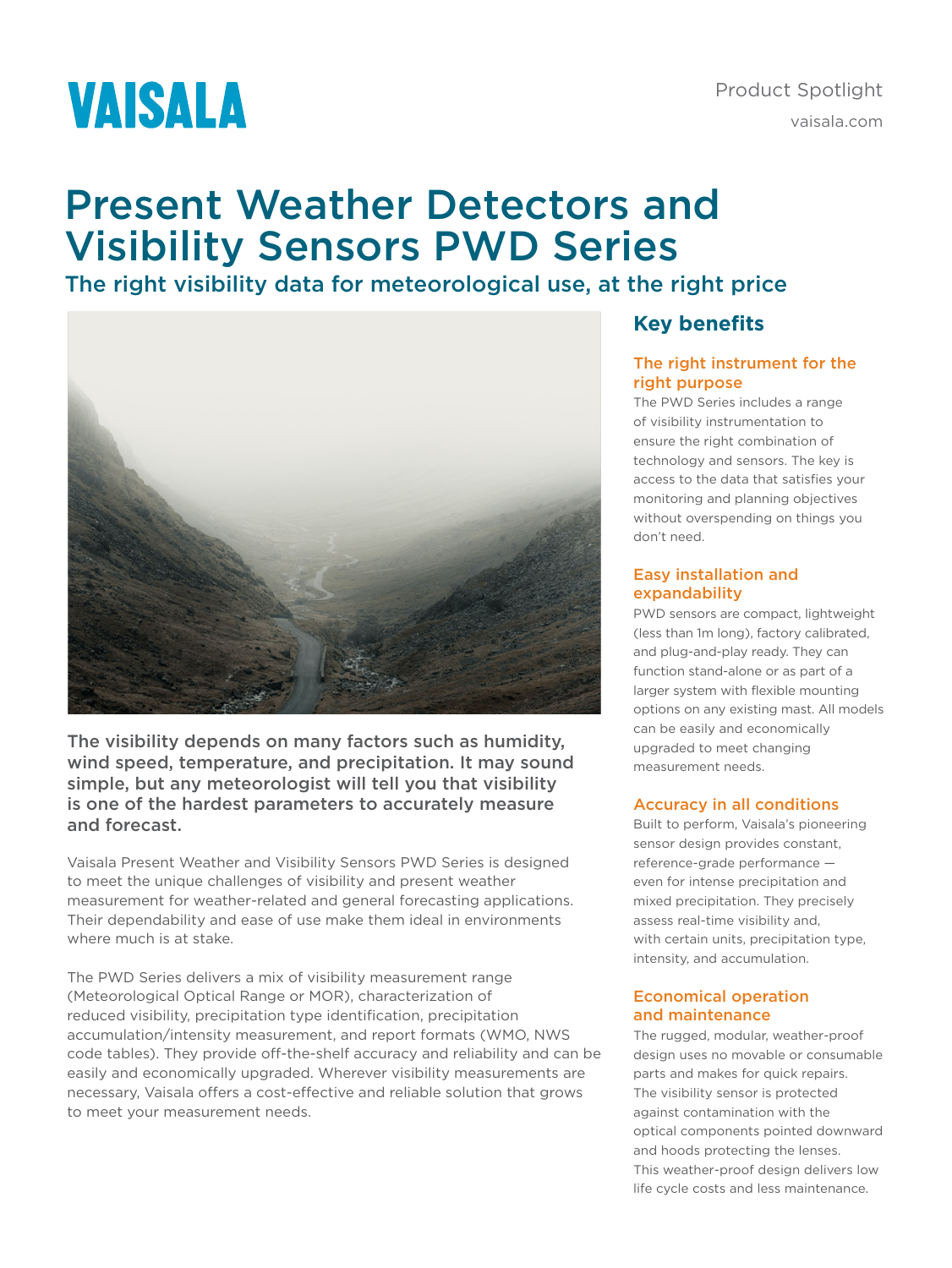### PWD Series at a glance

#### Key features

Exceptional data capture that measures visibility, and present weather for some models, in maximum ranges from 10m to 50km (30ft to 31mi) MOR.

Rugged, weather-proof design ensures low maintenance and high data availability for reliable results over a long lifespan.

Downward-facing sensor hoods protect the optical surfaces from external contaminants.

Forward scatter visibility sensors for greater accuracy in calculating visibility.

Capacitive RAINCAP® precipitation sensors in advanced models capture multiple precipitation types, intensity, and accumulation in real time. Even light drizzle is detected.

Optional hood heaters prevent ice and snow accumulation in wintry conditions.